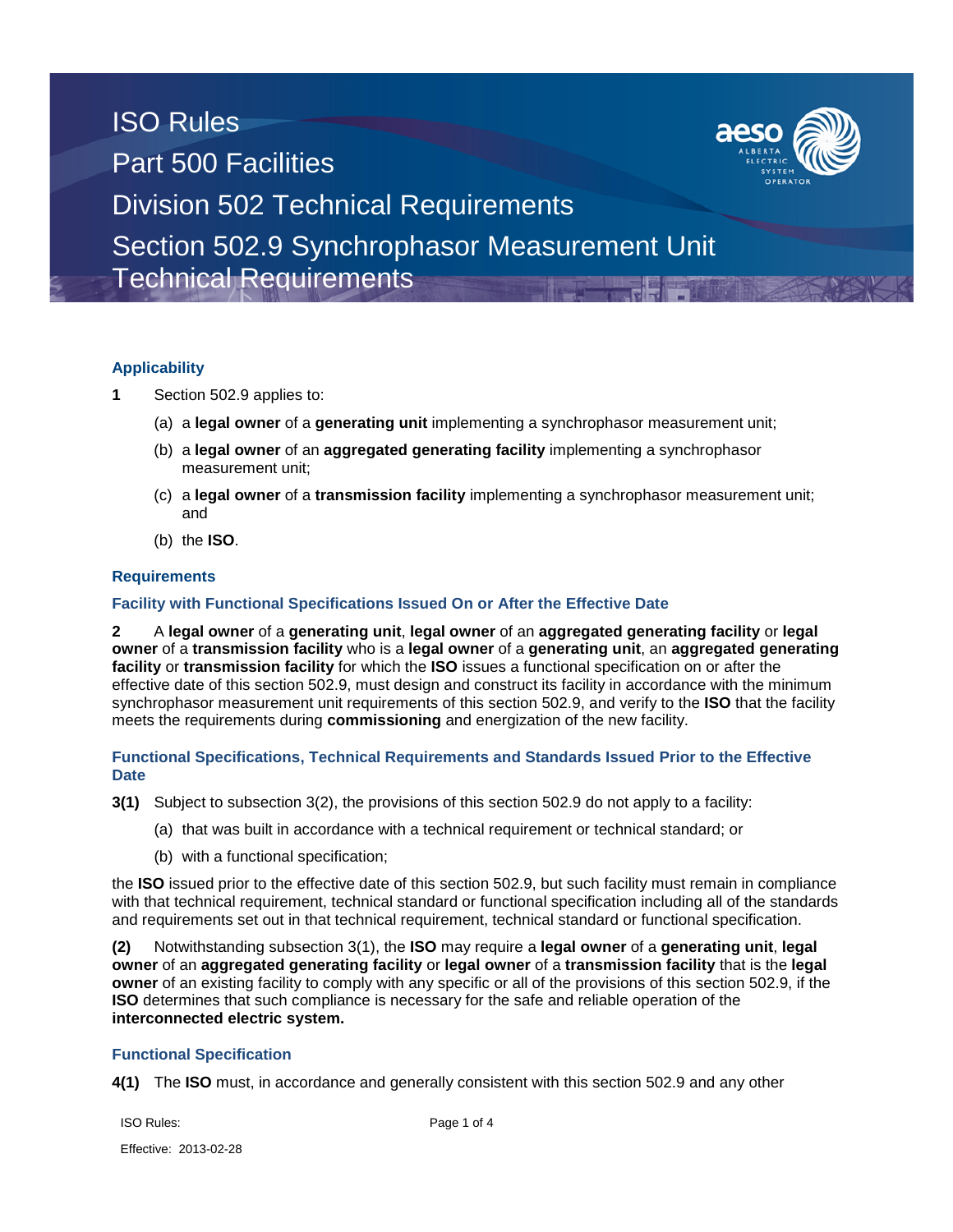# ISO Rules Part 500 Facilities Division 502 Technical Requirements Section 502.9 Synchrophasor Measurement Unit

Technical Requirements

applicable **ISO rules***,* approve of a functional specification containing further details, work requirements and specifications for the implementation of a synchrophasor measurement unit for a facility.

**(2)** The functional specification referred to in subsection 4(1) must be generally consistent with the provisions of this section 502.9 but may contain material variances the **ISO** approves of based upon its discrete analysis of any one (1) or more of the technical, economic, safety, operational and **reliability**  requirements related to the specific connection project.

## **Synchrophasor Measurement Unit Functionality**

**5** Each of the **legal owner** of a **generating unit**, **legal owner** of an **aggregated generating facility** and **legal owner** of a **transmission facility** implementing a synchrophasor measurement unit, must meet the functionality requirements, data requirements, data format requirements and communication requirements set out in the Institute of Electrical and Electronics Engineers document *IEEE Standard C37.118 – 2005 Synchrophasors for Power Systems* specific to a synchrophasor measurement unit.

### **Synchrophasor Measurement Unit Signal Names**

**6** The **ISO** must provide each **legal owner** of **generating unit**, **legal owner** of an **aggregated generating facility** and **legal owner** of a **transmission facility** with *IEEE Standard C37.118 - 2005* compliant synchrophasor measurement unit signal names and the appropriate data format, including the company identifier, device identifier and the necessary formatting.

## **Data Storage and Streaming**

**7(1)** Subject to subsection 7(2), each of the **legal owner** of a **generating unit**, **legal owner** of an **aggregated generating facility** and **legal owner** of a **transmission facility** must collect and continuously store the synchrophasor measurement unit data for one (1) year from the date the synchrophasor measurement unit data was collected.

**(2)** A **legal owner** of a **generating unit**, **legal owner** of an **aggregated generating facility** or **legal owner** of a **transmission facility**, required to implement a synchrophasor measurement unit, as determined by the **ISO**, must stream the data to the **ISO**.

**(3)** The **legal owner** of a **generating unit, legal owner** of an **aggregated generating facility** or **legal owner** of a **transmission facility** may, within one (1) year of streaming the data to the **ISO**, obtain the data from the **ISO** upon written request.

**(4)** The **ISO** must, if it receives a request as set out in subsection 7(3), provide the data to the **legal owner** of a **generating unit**, **legal owner** of an **aggregated generating facility** or **legal owner** of a **transmission facility** within ten (10) **business days**.

**(5)** The **ISO** must store any data streamed pursuant to subsection 7(2) for one (1) year.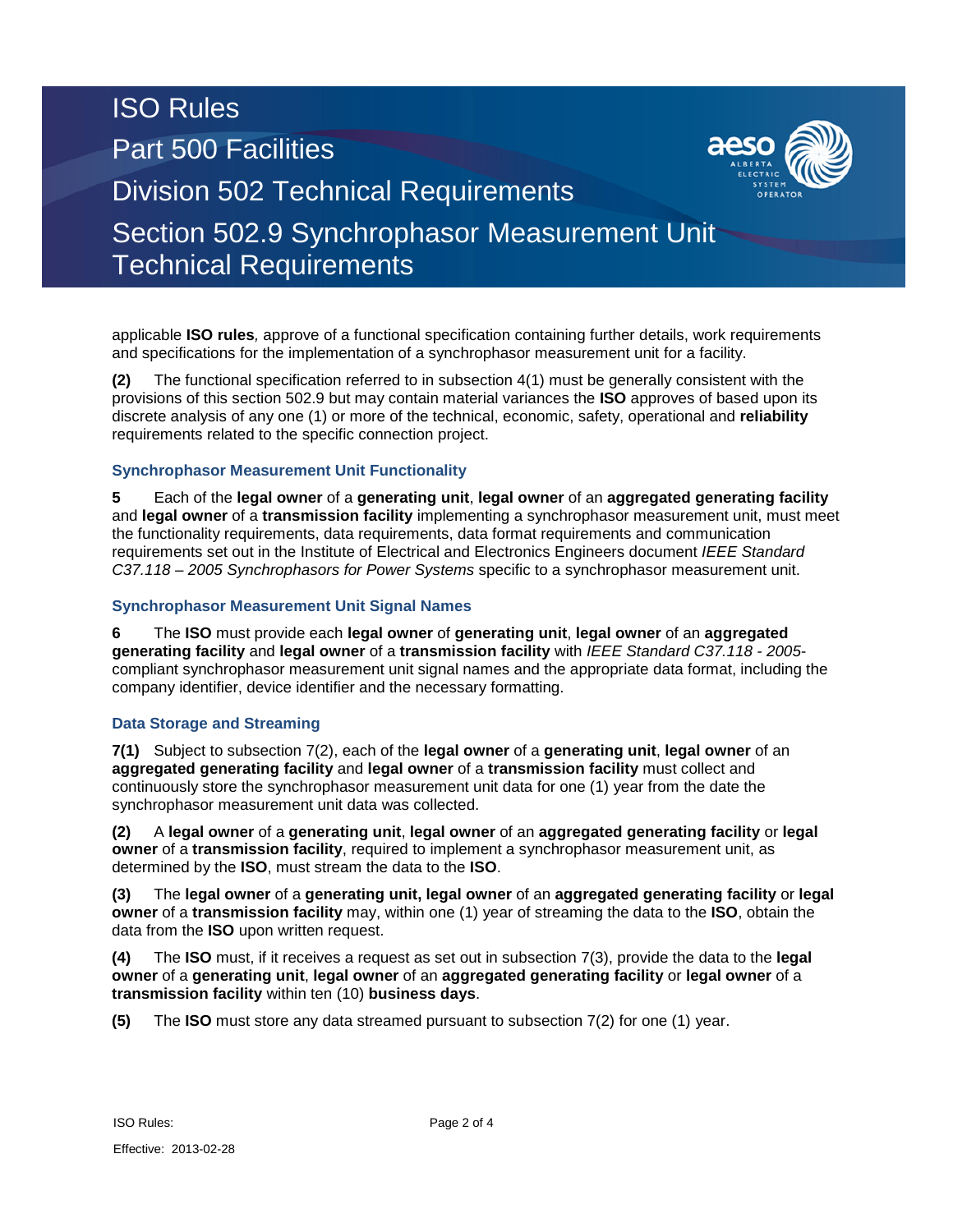# ISO Rules Part 500 Facilities Division 502 Technical Requirements Section 502.9 Synchrophasor Measurement Unit

Technical Requirements

### **Suspected Failure or Malfunction of a Synchrophasor Measurement Unit**

**8(1)** A **legal owner** of a **generating unit**, **legal owner** of an **aggregated generating facility** or **legal owner** of a **transmission facility** must, if it identifies or suspects a failure or malfunction of a synchrophasor measurement unit or any of its components, notify the **ISO** as soon as practicable but not later than one (1) **business day** after identifying the suspected malfunction or failure.

**(2)** The **ISO** must, if it identifies or suspects a failure or malfunction of a synchrophasor measurement unit or any of its components, notify the applicable **legal owner** of a **generating unit**, **legal owner** of an **aggregated generating facility** or **legal owner** of a **transmission facility** as soon as practicable, but not later than one (1) **business day**, after identifying the suspected failure.

**(3)** Each of the **legal owner** of a **generating unit**, **legal owner** of an **aggregated generating facility** and **legal owner** of a **transmission facility** must provide the **ISO** with the date it expects to investigate the suspected failure or malfunction of the synchrophasor measurement unit or any of its components which, in the case of an investigation in response to a notification under subsection 8(2), must be within two (2) **business days** of receiving the **ISO**'s notification.

**(4)** The **legal owner** of a **generating unit**, **legal owner** of an **aggregated generating facility** or **legal owner** of a **transmission facility** must, if it is unable to test the synchrophasor measurement unit or any of its components on the expected date provided under subsection 8(3), provide the **ISO** with the revised date.

**(5)** The **legal owner** of a **generating unit**, **legal owner** of an **aggregated generating facility** or **legal owner** of a **transmission facility** must, after testing the synchrophasor measurement unit or any of its components, confirm if there is a failure or malfunction with the synchrophasor measurement unit or not and notify the **ISO** with the results of the test.

**(6)** The **legal owner** of a **generating unit**, **legal owner** of an **aggregated generating facility** or **legal owner** of a **transmission facility** must, if the results of the test indicated that the synchrophasor measurement unit or any of its components have failed, provide the **ISO** with the date that the **market participant** expects to repair or replace the synchrophasor measurement unit.

**(7)** The **legal owner** of a **generating unit**, **legal owner** of an **aggregated generating facility** or **legal owner** of a **transmission facility** must, if the synchrophasor measurement unit or any of its components are not repaired or replaced by the date provided under subsection 8(6), provide the **ISO** with a revised date.

**(8)** The **legal owner** of a **generating unit**, **legal owner** of an **aggregated generating facility** or **legal owner** of a **transmission facility** must notify the **ISO** when the synchrophasor measurement unit or any of its components have been repaired or replaced.

### **As-Built Drawing**

**9** A **legal owner** of a **generating unit**, **legal owner** of an **aggregated generating facility** or **legal owner** of a **transmission facility** implementing a synchrophasor measurement unit, or required by the

ISO Rules: